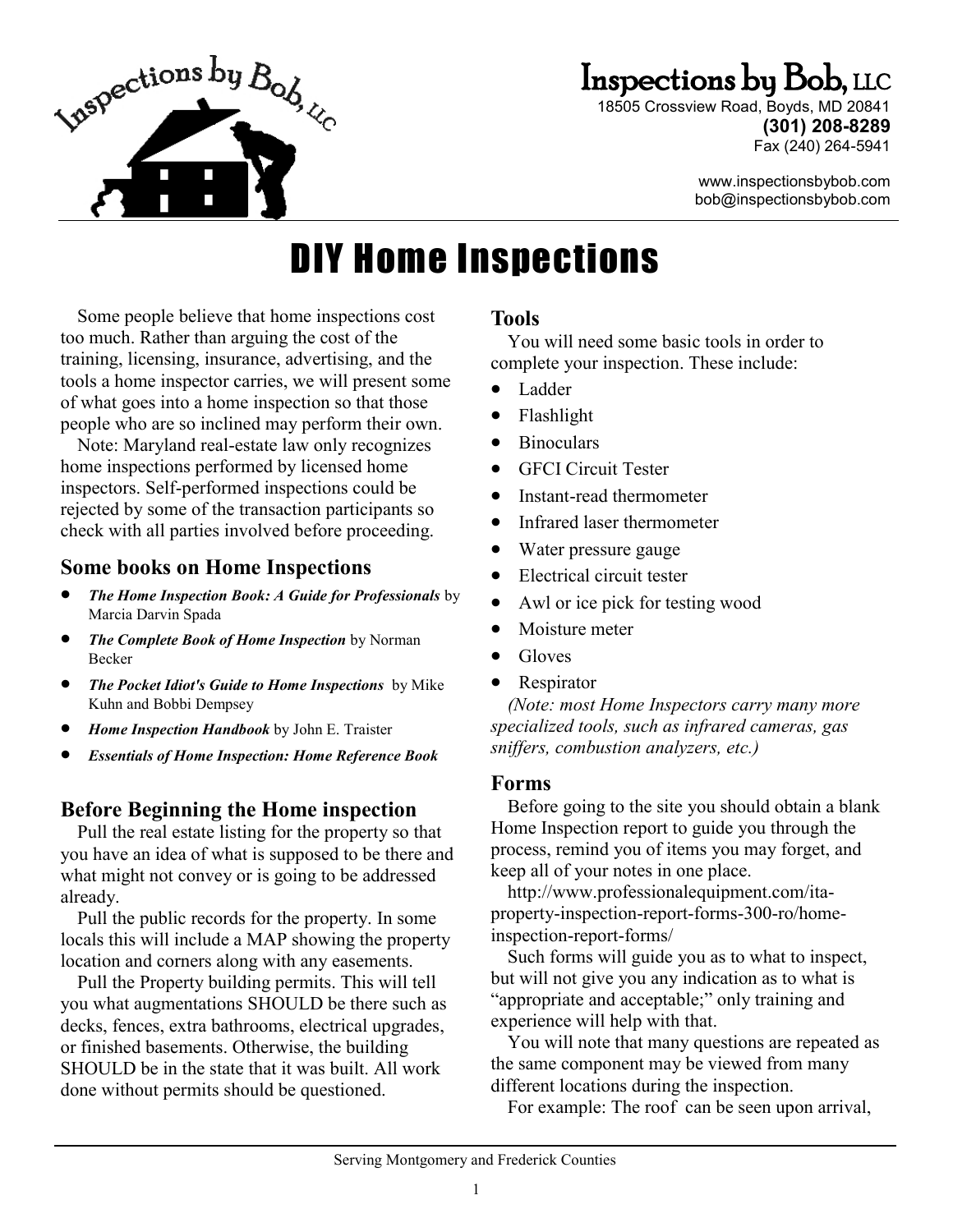portions may be visible from an upper story window, the attic gives another view, and lastly the roof may be walked. Each view should be taken advantage of and any issues noted in the appropriate section.

Electrical issues may be found in all sections of the house, and should be noted in both the particular section of the house and ALSO the electrical section (I.e. Bathroom AND Electrical, kitchen AND electrical)

Plumbing belongs to both particular rooms (kitchen & Bathrooms) and also the infrastructure of the home. Clogged pipes can cause systemic problems such as low flow throughout the home. Too high water pressure can cause a variety of problems in toilets, washing machines, icemakers and sink faucets, not to mention stressing the pipes themselves.

Anything that seems unusual, unsafe, worn, unmaintained, or has exceeded/is approaching its expected useful and safe lifetime should be noted in the appropriate section(s).

## **Arriving at the site**

The inspection process should begin when driving into the neighborhood.

What is "Normal" for the neighborhood?

What are the standard utilities: Water, gas, Oil, Overhead electric, underground electric, Septic, Wells, etc...

What are the ages of the homes? What do the other roof look like? Are the streets or driveways cut up indicating possible utility work? Again, what is normal?

## **Inspecting the Exterior**

Since this will not be an official home inspection, there is no contract or disclosure to contend with. You are conducting this inspection at your own risk, and will have to accept full responsibility for any injuries or damage incurred while you are on the property.

*Note that ALL the responses to the following questions should be noted in the inspection report.* 

Look at the roof from the ground, preferably with good binoculars (You might walk it later if safe and appropriate). Is it even, regular and without noticeable items. A well-done roof is a very plain, regular, un-inspiring thing. Any item that draws your attention is probably out of place and should be reviewed. How does it compare to the roofs in the

area? Similar construction, apparent age? How do the gutters look? What is the overall slope of the land around the house?

Is the landscaping overgrown touching or hiding portions of the house?

What is the roofing material?

What is the Exterior siding material?

What type chimney(s) do they have?

What type electrical service do they have?

What is the driveway made of and what is its condition?

What types of sidewalks are there and what are their conditions?

Are there any retaining walls, and conditions Is there a patio? What materials and condition? Is the front door under a cover/porch? Condition?

Is there a deck? What is the condition? Is it properly constructed? Is it safe? Are the railings safe? Is there flashing at the house? Are there any special conditions (improper wiring, plumbing, etc)

What kind of Fence is there? Condition?

What kind of trim is there? What is its condition? Are there yard sprinklers? Are they plumbed safely?

What kind of hose faucets are there? Are they frost proof? Do they have anti-siphon devices? Now is a good time to test the water pressure. Note if it is too high or low.

Where do the gutters go? Are there splash blocks or subsurface drains? Where does the water go? Does it go far enough away from the house? Is there any debris in the gutter or on the splash block indicating other issues?

What can you see of the foundation? What kind of foundation is it? What is its condition? Any stains or indications of repairs?

Walk the entire perimeter of the house. Look at every penetration or opening. Doors, windows, cable, electric, phone, faucet and note any defects or unusual items or conditions. Pay particular attention to trim, caulk, sealants, paint, and other maintenance items. Note the condition of doors, windows or trim that show excessive wear or weathering. Any soft spots or obvious "rot" should be noted.

Note any conditions that pose safety, health, maintenance, or economic issues.

## **Going inside**

What is the condition of the front door? Does the hardware work? What is the condition of the weather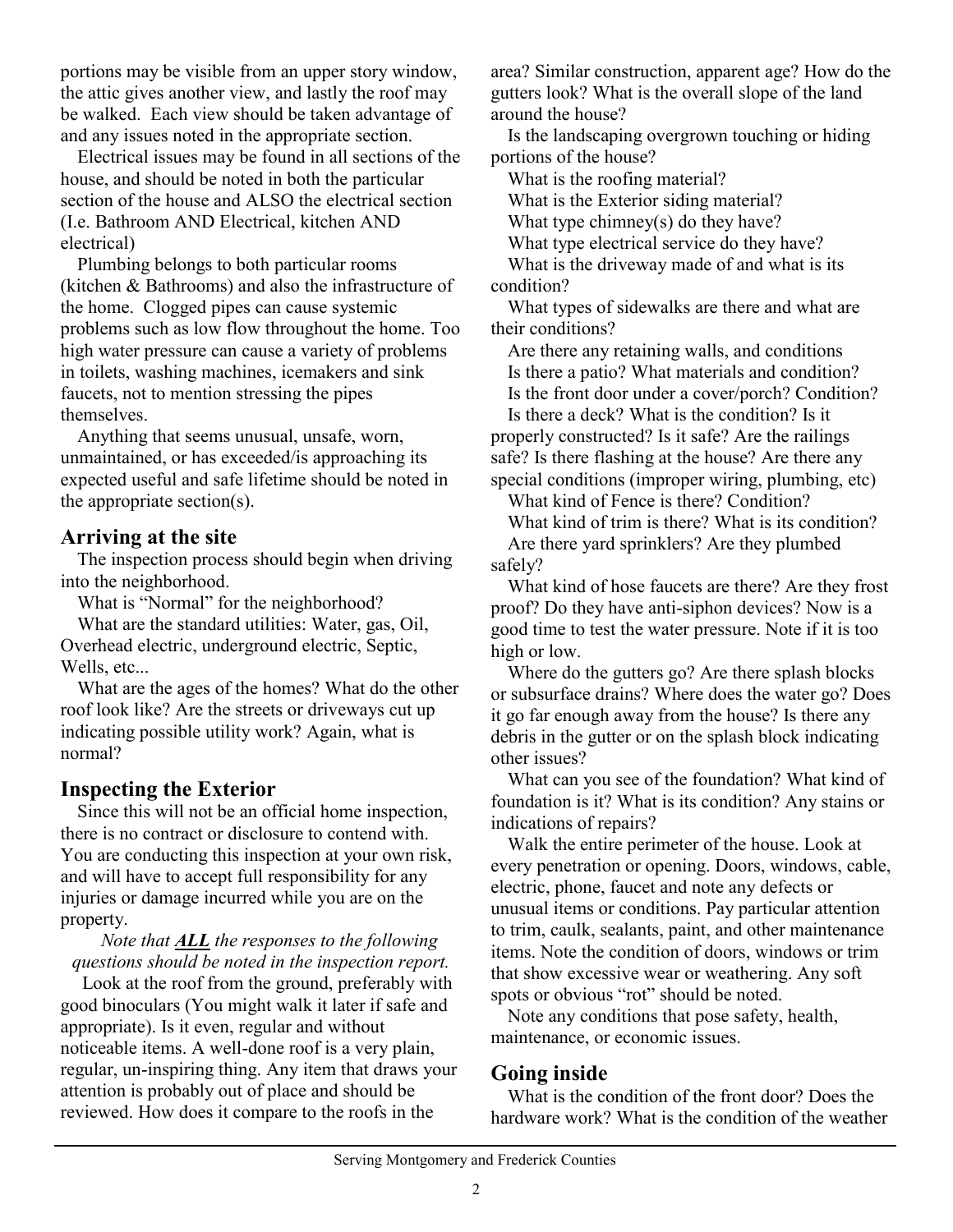-stripping? Are there any safety concerns (double key deadbolts) Can it be opened without any special knowledge?

This should be repeated for all exterior doors, sliders, French doors, etc. Each should be noted.

## **Per Floor:**

Note the overall condition of wall, ceiling, and floors along with their materials

Pick a direction and proceed around the perimeter of the home, walking every wall.

Check a representative sample of windows. At least one in each room. What type window are they? What materials are used? (Wood/metal/plastic, etc.) Single pane/double pane/casement/sliders/double hung. Do they operate smoothly? Any broken windows or fogged cavities.

Check a representative sample of outlets in each room with an appropriate test device. Note any fault conditions. Each habitable room should have heat, ventilation, and electricity.

Note any conditions other than acceptable in any location.

Each room should have a ceiling light or a switched receptacle. Note any missing plates or switchovers.

What type floors are there? What is their condition? Pay special attention to tiles.

Repeat the above walking interior walls. Note any conditions that pose safety, health, maintenance, or economic issues.

## **Bathrooms**

Does the door work and latch? What is the condition of the toilet?

Does it rock?

Look in the tank for any issues such as mud, corrosion, foresight objects, or incorrect level

What is the condition of the sink?

What is the condition of the faucet, drain, and counter?

Are the traps appropriate and acceptable? Is there adequate flow?

Is there proper ventilation and heat?

What is the condition of the bathtub?

What is the condition of the faucet, drain, stopper, shower diverter, show head, shower enclosure, walls and nearby floor?

Test the electrical for the presence of GFCIs. Note any special conditions such as stains, warped floor, cracked tiles, damaged walls, or any other indicators.

## **Kitchen**

What is the overall condition of the kitchen as to wear?

What is the condition of the Kitchen sink?

What is the condition of the faucet, sprayer, and drain?

Note any current leaks or evidence of prior leaks/ damage.

Now would be a good time to test the water temperature to make sure it is safe.

What is the condition of the disposal and its controls and wiring?

What is the condition of the stove?

What type stove is it (gas/electric/cook top)

Test all burners for operation

Is the stove safe (indicators work, anchored appropriately)? Note condition of seals.

Does the range hood work? What is the condition of the filters? Do the lights work?

What is the condition of the dishwasher? Is it anchored? What type drain does it use? Do the door seals seem acceptable? Operate the appliance on an abbreviated cycle if it seems safe and note results.

Check the condition of any other permanently installed appliances such as microwaves or trash compactors.

Test all receptacles within 6' of the sinks for GFCIs.

Note any other special conditions in the kitchen, as well as any conditions that pose safety, health, maintenance, or economic issues.

## **Stairs**

Note the condition of the stairs.

Are the handrails safe? Are there any openings that are too large?

## **Repeat the above steps for each level of the house.**

## **General Plumbing**

What type of water service is there? Where is the main shut off and what is its condition?

What type supply and drain lines are used (copper, plastic, cast iron, etc.)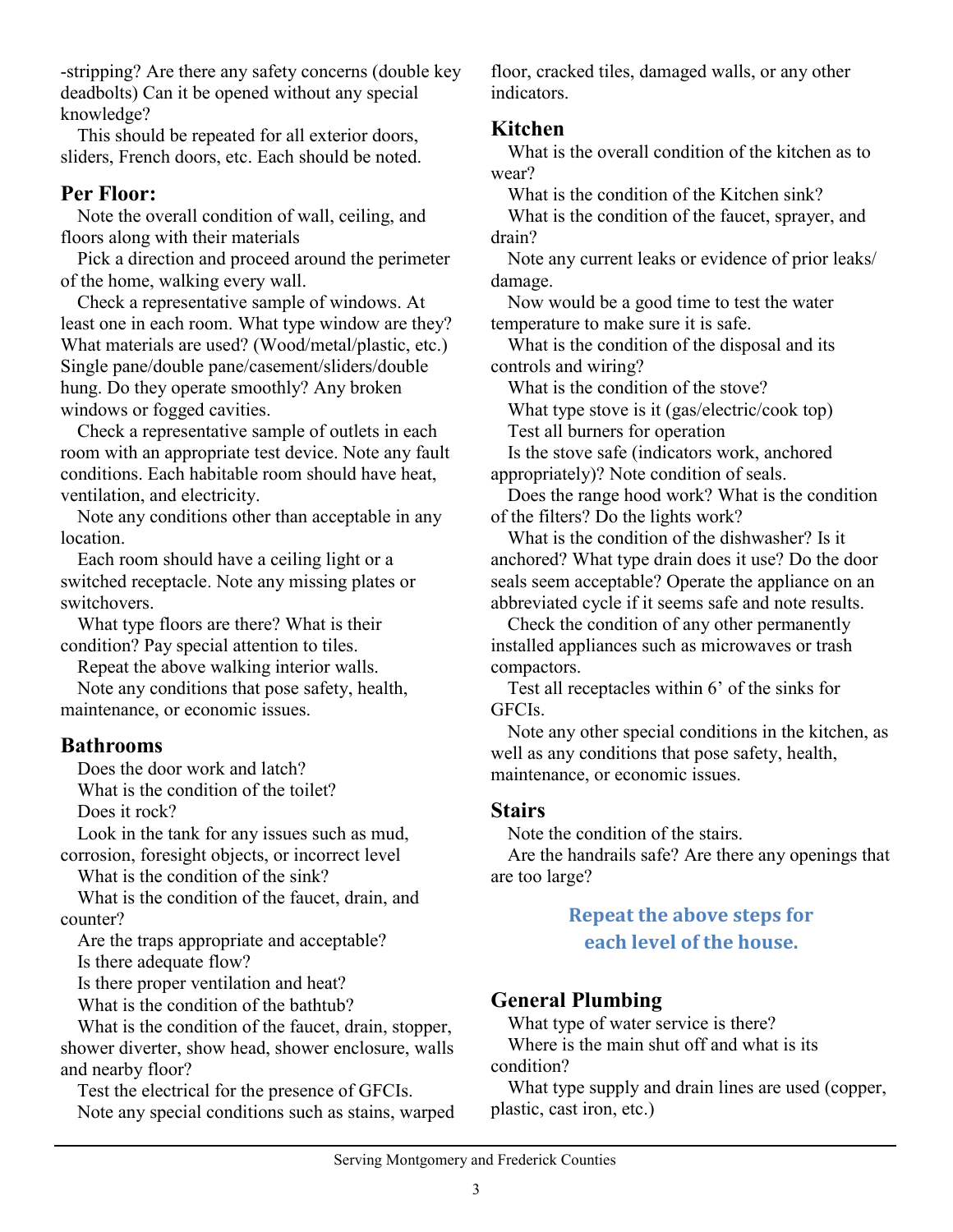Look for any leaks or problems.

What type of fuel is used, where is it stored, and where is the shutoff? Does the system appear in acceptable condition? If it an above ground oil tank, note any special conditions and TEST if you are certified to do so.

What type water heater is there and what is its size? What is its condition? Is there a shutoff and TPR valve? Is the TPR pipe properly installed?

Is the water heater installed safely with adequate clearances and ventilation as needed?

Note any conditions that pose safety, health, maintenance, or economic issues.

## **Heating & Cooling systems**

Note the location, flue type size, and condition of each permanently installed heating/cooling system. Examine the filters, burners, clearances, venting, combustion requirements, and distribution for each system.

Has the system been adequately serviced?

Operate the system in all modes appropriate and safe to do so and note any special conditions.

Examine the drain, electrical, airflow, and control requirements for each system and note any issues.

Pay special attention if the unit has been replaced/ upgraded to changes in fuel/combustion air/ flue requirements or electrical requirements and their effects on associated appliances.

Note any conditions that pose safety, health, maintenance, or economic issues.

## **Electrical Service**

What type service is there?

What SIZE service is there?

Where is the Main panel? What is the rating of the Panel?

#### **WARNING: removing the dead front of the electrical panel could result in serious injury or death. Do NOT attempt to open the panel if you are unfamiliar with electrical systems. Call a qualified, licensed electrician to perform the electrical inspection.**

Open the panel and examine the INTERIOR to determine the wire type and condition of the wires and over current protection devices? Note what type of over current devices are used. Note any special conditions such as over-fusing, double lugging,

missing bushings, unprotected openings, or overloaded panels.

Repeat this for each panel found.

Note any special conditions such as exposed/ damaged/mis-wired/or evidence of overheating anywhere in the home.

Note any other electrical conditions such as extension cords used as permanent, missing, or damaged GFCIs, locations that should have GFCIs added, inappropriate boxes/wires/ controls or other safety conditions.

Note & test any AFCIs.

Note any conditions that pose safety, health, maintenance, or economic issues.

#### **Fireplaces**

Note the location of all fireplaces

Note the condition of the Damper, flue, and Gas devices in any Fireplaces.

Operate if safe and note any issues. Do not turn on Gas/light pilots!

## **Laundry**

Note location of Laundry

What type dryer vent material is used? Does it vent to an appropriate location? Is the vent too long?

Is the plumbing appropriate and safe?

IS the laundry sink appropriate and safe?

Is any GAS connection appropriate and

acceptable?

Is the electrical appropriate and safe?

Note any leaks or other apparent safety conditions.

Note any conditions that pose safety, health,

maintenance, or economic issues.

## **Smoke Detectors**

Are there smoke detectors? What is their condition?

**WARNING: do not test smoke detectors if there is any chance they are connected to a monitored alarm system or you will be facing a possible false** 

**alarm fine!**

Are additional smoke detectors needed? Are there any Carbon Monoxide detectors?

## **Garage**

What condition is the floor in? What condition are the Walls & Ceiling in? What about Ventilation? Is the door to the living space appropriate and acceptable?